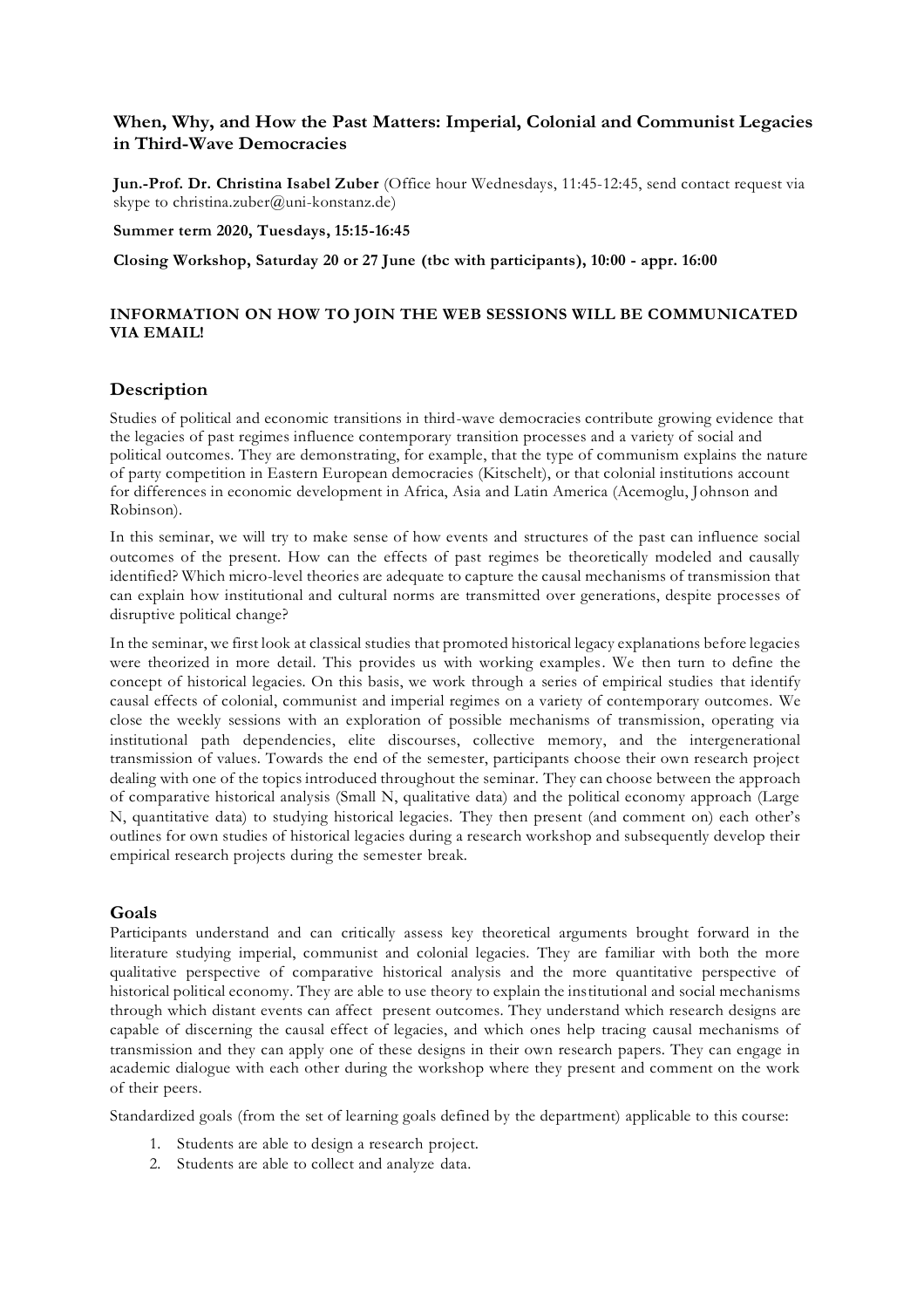# **Requirements and modalities**

The seminar takes place as a weekly webinar between 28 April and 16 June 2020. Students then get to choose a topic for their research projects. They present the research design for this project during a research workshop on Saturday 20 or 27 June 2020 (tbc).

There are three requirements for students wishing to obtain ECTS points for this course:

First, you join the webinar each week, having carefully read and thought about the assigned reading materials and participate actively in class discussions and group work. You may fail to attend two sessions. (Please note that the Saturday workshop at the end of the course has to be attended in its entirety).

Second, you hand in two reviews of two of the assigned readings (600-700 words each). You can choose for which sessions and on which readings you want to do your reviews. Note that only articles marked with two asterisks are suitable for writing reviews. The reviews must be submitted by midnight of the day before the day the article you chose to review is discussed in class. By writing critiques that address all elements a good research paper should include, you will become better prepared to write your own.

Third, you develop, present at the workshop and hand in a research paper on your chosen topic related to colonial, imperial or communist legacies. You are free to choose your cases, and you are also free to choose your research design. Comparative studies that exploit sub-national variance between units that historically belonged to different regimes, but are now part of the same political system are particularly promising since they resemble the conditions of a "natural experiment" (Dunning) – independent of whether they rely on statistical inference based on data-set observations, or whether they rely on comparisons following Mill's methods and using qualitative evidence. The research paper should be appr. 6000 words. It should cover a clearly stated research question, a review of relevant literature, theory and hypotheses that speak to the question, a well-justified case selection, justification and explanation of the chosen methodological approach and your own empirical analysis on the basis of which you answer your question. It must be uploaded to ILIAS as a PDF by 15 September 2020, 23.59h. You present your research plan for this paper at the workshop on Saturday, 20 or 27 June 2019. A short handout of your presentation at the workshop must be submitted to ILIAS by 18 or 26 June 2019 to give your discussant a chance to prepare comments for the workshop.

Grades will be based on a combination of your presentation, related handout and your comment on another project at the workshop (30%) and the research paper (70%). In-class participation and submitting the two reviews are conditions for passing the class, but will not be graded. Late submissions will lower your grade by 0.3 for each day your work is overdue, unless you provide a justified excuse on time.

I will provide you with more detailed guidelines on how to write a review of an article and your own research paper in class. I will also provide guidance on narrowing down your topic for the research paper. Please note that I have zero tolerance for plagiarism, which according to the Oxford Dictionary (online edition) is defined as "the practice of taking someone else's work or ideas and passing them off as one's own". Students caught plagiarizing will automatically fail the seminar. For further information see Jones, L.R. (2011): Academic Integrity & Academic Dishonesty: A Handbook About Cheating & Plagiarism: [https://repository.lib.fit.edu/handle/11141/2601?show=full.](https://repository.lib.fit.edu/handle/11141/2601?show=full)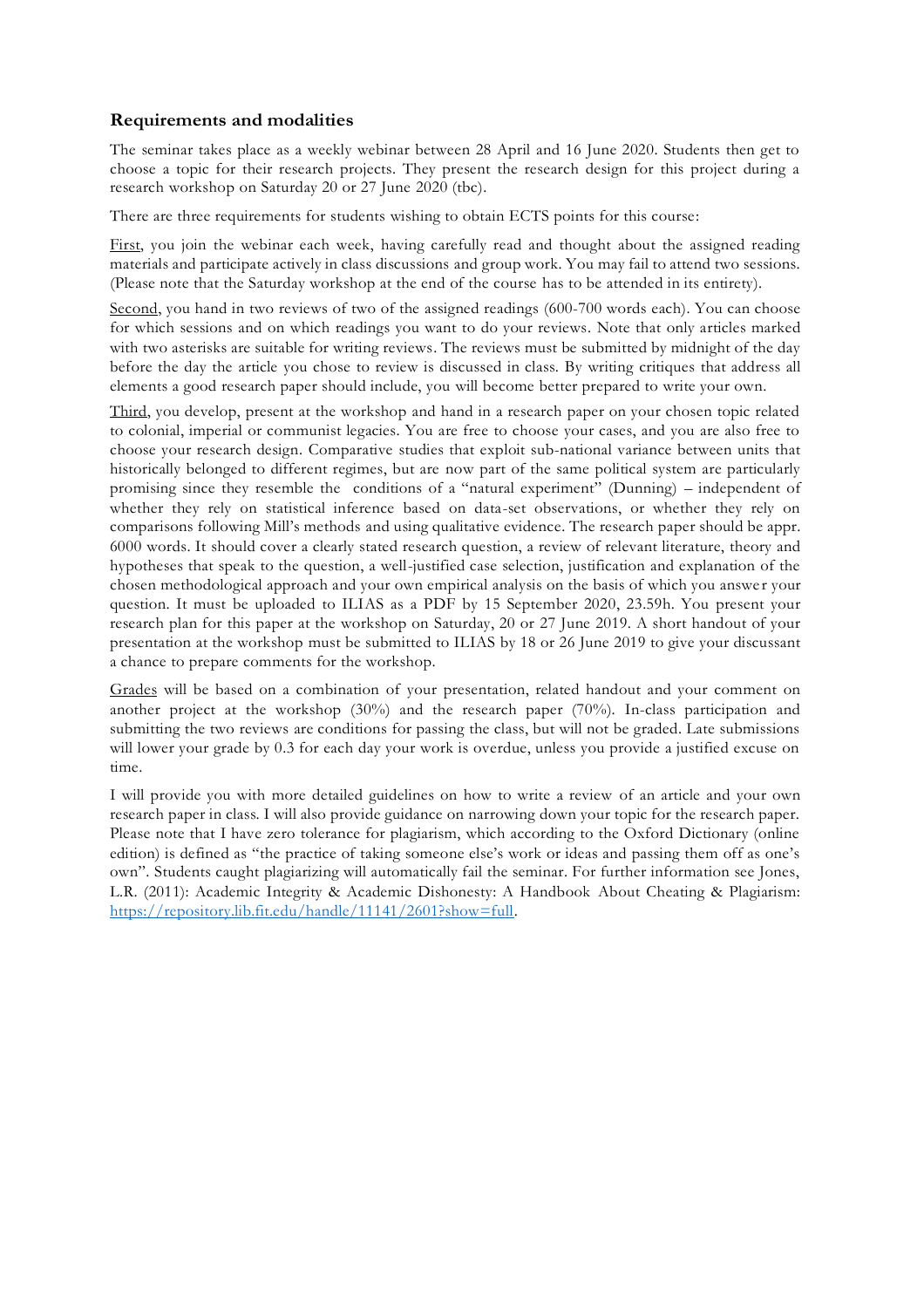### **Individual sessions and literature to be prepared for each week**

## **(\*\* = suited for writing a review)**

#### **28 April 2020. Introduction**.

We introduce the topic of the seminar and discuss our plan for the whole semester.

#### **5. May 2020. Legacy explanations: Classical examples**

Brubaker, W. R. (1990). Immigration, citizenship, and the nation-state in France and Germany: A comparative historical analysis. *International Sociology*, *5*(4), 379-407.

Putnam, Robert D., with Leonardi, Robert & Nanetti, Raffaella Y. (1993). *Making Democracy Work: Civic Traditions in Modern Italy*. Princeton: Princeton University Press → Read pp. 3-7, 115-116, and chapter 5. (Optional: chapter 6)

### **12 May 2020. What are historical legacies? Definitions and overview of the field**

Simpser, A., Slater, D., & Wittenberg, J. (2018). Dead but not gone: contemporary legacies of communism, imperialism, and authoritarianism. *Annual Review of Political Science*, 21: 419-439.

Collier, Ruth Berins, and Collier, David (1991). *Shaping the political arena: Critical junctures, the labor movement, and regime dynamics in Latin America.* Princeton: Princeton University Press. → Read pp. 19-39.

Wittenberg J. (2015). Conceptualizing historical legacies. *East European Politics and Societies and Cultures* 29(2): 366–378.

#### **19 May 2020. Colonial legacies**

De Juan, Alexander & Jan Henry Pierskalla (2017). The Comparative Politics of Colonialism and Its Legacies: An Introduction. *Politics and Society*, 45(2) 159–172.

\*\*Mahoney, James. (2010). *Colonialism and postcolonial development: Spanish America in comparative perspective*. Cambridge University Press. → Read Chapters "Introduction" and "Conclusion".

\*\*Acemoglu, Daron, Johnson, Simon, Robinson, James A. (2001). The Colonial Origins of Comparative Development: An Empirical Investigation. *The American Economic Review*, 91 (5), pp. 1369-1401

### **26 May 2020. Communist legacies**

Pop-Eleches, Grigore & Tucker, Joshua A. (2017). *Communism's Shadow: Historical Legacies and Contemporary Political Attitudes*. Princeton: Princeton University Press. Chapter 1: Communism's Shadow.

\*\*Alesina, Alberto & Fuchs-Schündeln, Nicola (2007). Good-Bye Lenin (or Not?): The Effect of Communism on People's Preferences. *The American Economic Review* 97(4). pp. 1507-1528.

#### **2 June 2020. Imperial legacies**

\*\*Grosfeld, Irena & Zhuravskaya, Ekaterina (2015). Cultural vs. economic legacies of empires: Evidence from the partition of Poland. *Journal of Comparative Economics*, 43(1), 55-75.

\*\*Popescu, Bogdan. (2019) Military Colonialism, Communal Property Rights and Long-Term Development: A Quasi-Natural Experiment in the Habsburg Empire, *Work in Progress.*

#### **9 June 2020. Mechanisms of transmission 1**

Kubik, Jan. (2003). Cultural Legacies of State Socialism. History Making and Cultural-Political Entrepreneuership in Postcommunist Poland and Russia, in *Capitalism and Democracy in Central and Eastern Europe. Assessing the Legacy of Communist Rule*, ed. Grzegorz Ekiert and Stephen E. Hanson, pp. 317-351. → Read pp. 317-325.

Zuber, Christina I. (2020). *Past incentives, present choices. Ideational legacies and the politics of migration in European minority regions*. Book manuscript. → Read Chapter 1: A theory of ideational stabilization, pp. 27-45.